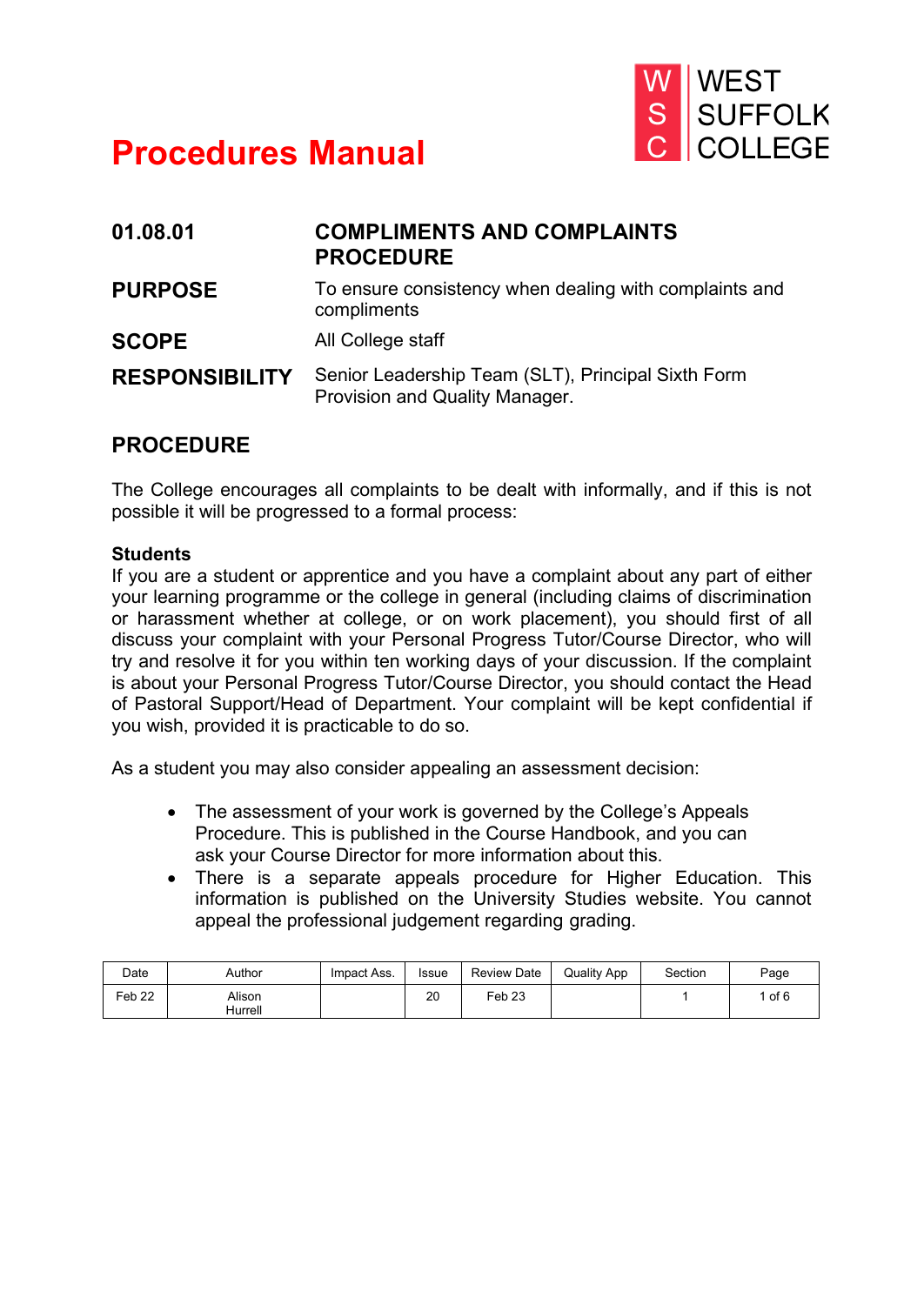However, you can appeal where the assessment process has not been correctly followed.

If your complaint cannot be resolved informally you should put the complaint in writing to the Principal Sixth Form Provision. S/he will either follow the actions as detailed below, or appoint an appropriate person to do so on their behalf:

- Acknowledge your complaint within five working days of receipt.
- Investigate the issues you raise this may involve a discussion with you.
- Write a response to you within ten working days of acknowledgement of your complaint. This will include a full explanation including any rejection of any part (or all) of your complaint, if applicable.
- Record your complaint on the internal complaints database.
- Where issues take longer than ten working days to investigate you will be kept informed on the progress of the investigation, and a new deadline for the response will be given. The response will state whether the complaint has been upheld, rejected, or partially upheld.

If you feel dissatisfied with the outcome of the Principal's investigation, you have the right to appeal to the Chief Executive Officer within ten working days of the date of which the complaint outcome was confirmed by the principal. If the Principal appointed an appropriate person to conduct the investigation on their behalf, you should appeal to the Principal Sixth Form Provision.

*To appeal you can:*

- Involve a member of the Student Council in the handling of your appeal.
- Write to the Principal Sixth Form Provision and state that you are appealing the investigation outcome. The Principal will acknowledge your letter within five working days and will, if appropriate, pass any documentation to the Chief Executive Officer.

The Principal Sixth Form Provision will:

- Investigate your appeal and the decision made by the person appointed to undertake the investigation on their behalf, this may involve a discussion with you. No new evidence can be submitted at the time of the appeal.
- Write a response to you within ten working days of acknowledgement of your complaint. This will include a full explanation including any rejection of any part (or all) of your complaint, if applicable.
- Where appeals take longer than ten working days to investigate, you will be kept informed on the progress of the appeal and a new deadline for the response will be given. The response will state whether the appeal has been upheld, rejected, or partially upheld.

| Date   | Author            | Impact Ass. | <b>Issue</b> | Review Date | <b>Quality App</b> | Section | Page       |
|--------|-------------------|-------------|--------------|-------------|--------------------|---------|------------|
| Feb 22 | Alison<br>Hurrell |             | 20           | Feb 23      |                    |         | $2$ of $6$ |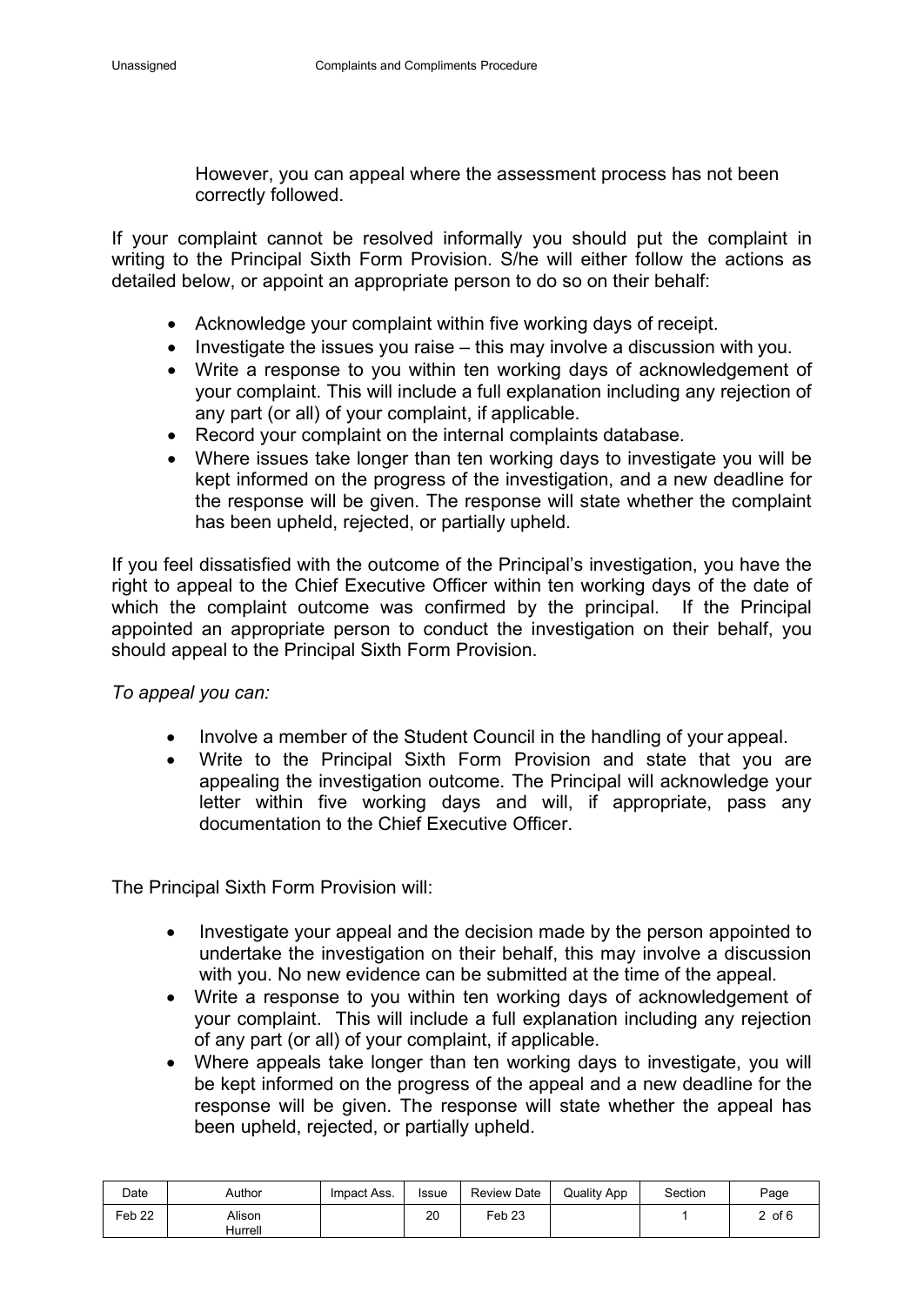If you are appealing the Principal Sixth Form Provision investigation outcome, your appeal will be sent to the Chief Executive Officer.

The Chief Executive Officer will:

- Investigate your appeal and the decision made by the Principal Sixth Form Provision, this may involve a discussion with you. No new evidence can be submitted at the time of the appeal.
- Write a response to you within ten working days of acknowledgement of your complaint. This will include a full explanation including any rejection of any part (or all) of your complaint, if applicable.
- Where appeals take longer than ten working days to investigate, you will be kept informed on the progress of the appeal and a new deadline for the response will be given. The response will state whether the appeal has been upheld, rejected, or partially upheld.

As a last resort, after all the afore mentioned procedures have been followed, you may lodge a complaint with the following organisations:

- The appropriate funding agency, where your course has been paid for such as the Higher Education Funding Council (HEFCE), Education Skills Funding Agency (ESFA) etc.
- The awarding organisation with whom you are registered for the qualification/ element of your study programme concerned such as City and Guilds, Pearson Edexcel etc.
- The relevant qualifications regulatory body; JCQ for examination and assessment protocols; Ofqual, etc.

Information pertaining to these organisations can be requested in writing from:

Principal Sixth Form Provision West Suffolk College Out Risbygate Bury St Edmunds Suffolk IP33 3RL

### **Parent/Carer/Employer of a Student**

If you are a parent/carer or employer of a student and you have a complaint, you should first of all telephone or make an appointment to see the Personal Progress Tutor/Course Director for your son, daughter, or employee in order to discuss the issues of concern informally.

The Personal Progress Tutor/Course Director will attempt to resolve the issues within ten working days of your discussion. Your complaint will be kept confidential if you wish, provided it is practicable to do so.

| Date   | Author            | Impact Ass. | <b>Issue</b> | <b>Review Date</b> | <b>Quality App</b> | Section | Page       |
|--------|-------------------|-------------|--------------|--------------------|--------------------|---------|------------|
| Feb 22 | Alison<br>Hurrell |             | 20           | Feb <sub>23</sub>  |                    |         | $3$ of $6$ |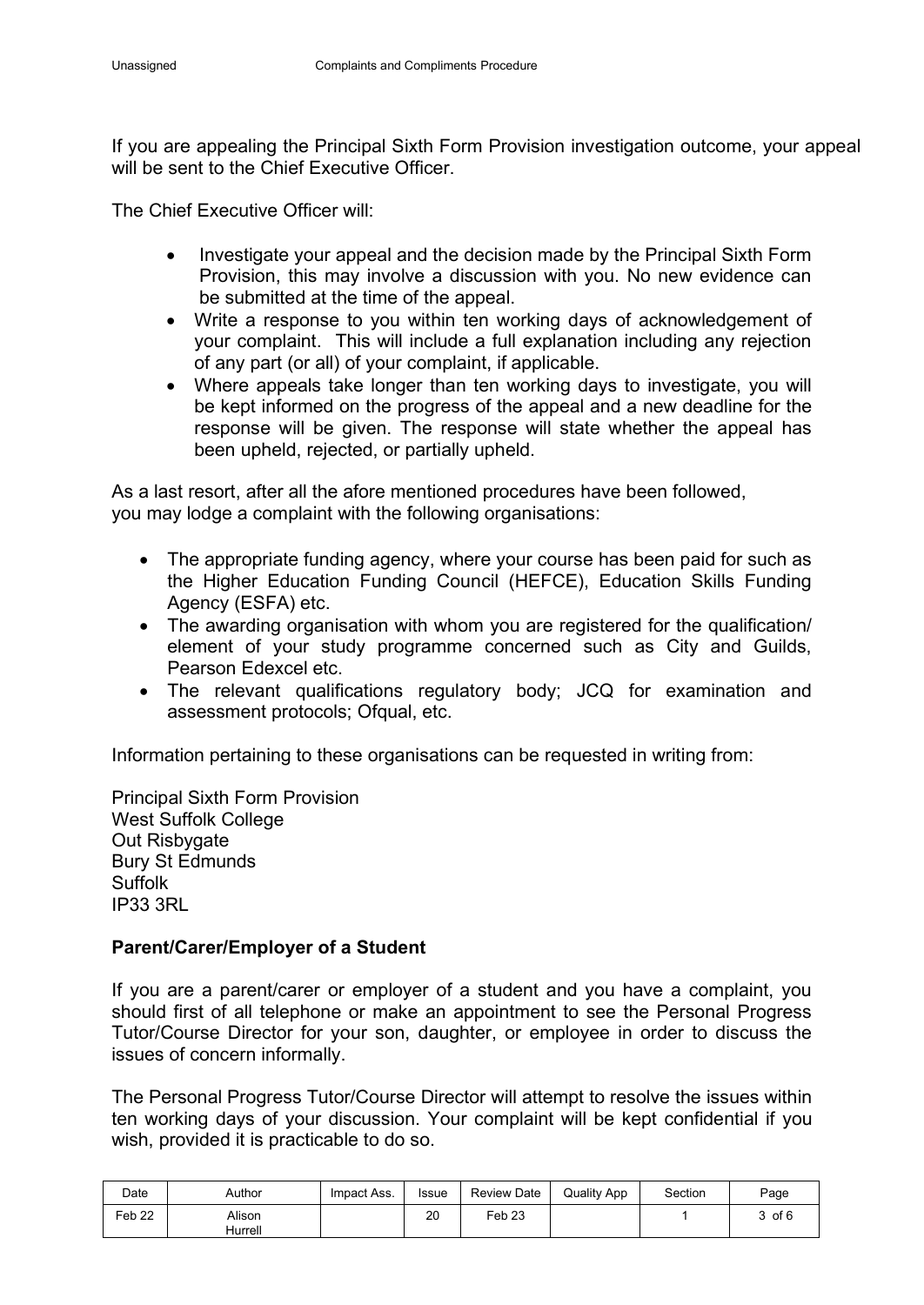If your complaint cannot be resolved informally with the Personal Progress Tutor/ Course Director, you should put it in writing to the Principal Sixth Form Provision. S/he will either follow the actions as detailed below, or appoint an appropriate person to do so on their behalf:

- Acknowledge your complaint within five working days of receipt.
- Investigate the issues you raise this may involve a discussion with you
- Write a response to you within ten working days of acknowledgement of your complaint. This will include a full explanation including any rejection of any part (or all) of your complaint, if applicable.
- Where issues take longer than ten working days to investigate you will be kept informed on the progress of the investigation, and a new deadline for the response will be given. The response will state whether the complaint has been upheld, rejected, or partially upheld.

If you feel dissatisfied with the outcome of the Principal's investigation, you have the right to appeal to the Chief Executive Officer within ten working days of the date of which the complaint outcome was confirmed by the Principal. If the Principal appointed an appropriate person to conduct the investigation on their behalf, you should appeal to the Principal Sixth Form Provision.

### *To appeal you can:*

- Involve a member of the Student Council in the handling of your appeal.
- Write to the Principal Sixth Form Provision and state that you are appealing the investigation outcome. The Principal will acknowledge your letter within five working days and will, if appropriate, pass any documentation to the Chief Executive Officer.

The Principal Sixth Form Provision will:

- Investigate your appeal and the decision made by the person appointed to undertake the investigation on their behalf, this may involve a discussion with you. No new evidence can be submitted at the time of the appeal.
- Write a response to you within ten working days of acknowledgement of your complaint. This will include a full explanation including any rejection of any part (or all) of your complaint, if applicable.
- Where appeals take longer than ten working days to investigate, you will be kept informed on the progress of the appeal and a new deadline for the response will be given. The response will state whether the appeal has been upheld, rejected, or partially upheld.

| Date   | Author            | Impact Ass. | <b>Issue</b> | <b>Review Date</b> | <b>Quality App</b> | Section | Page   |
|--------|-------------------|-------------|--------------|--------------------|--------------------|---------|--------|
| Feb 22 | Alison<br>Hurrell |             | 20           | Feb23              |                    |         | 4 of 6 |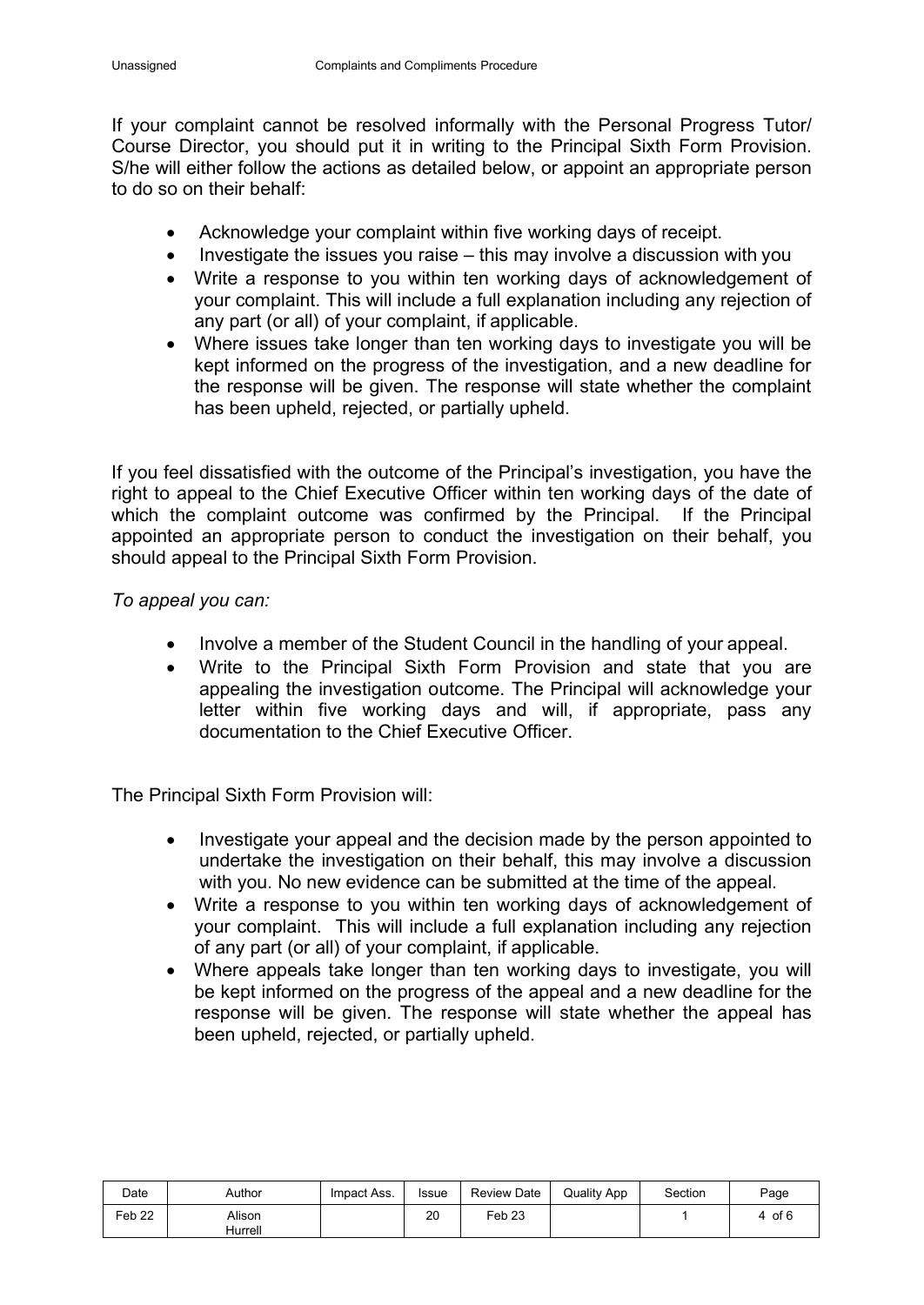If you are appealing the Principal Sixth Form Provision investigation outcome, your appeal will be sent to the Chief Executive Officer.

The Chief Executive Officer will:

- Investigate your appeal and the decision made by the Principal Sixth Form Provision, this may involve a discussion with you. No new evidence can be submitted at the time of the appeal.
- Write a response to you within ten working days of acknowledgement of your complaint. This will include a full explanation including any rejection of any part (or all) of your complaint, if applicable.
- Where appeals take longer than ten working days to investigate, you will be kept informed on the progress of the appeal and a new deadline for the response will be given. The response will state whether the appeal has been upheld, rejected, or partially upheld.

As a last resort, after all the afore mentioned procedures have been followed, you may lodge a complaint with the following organisations:

- The appropriate funding agency, where your course has been paid for such as the Higher Education Funding Council (HEFCE), Education Skills Funding Agency (ESFA) etc.
- The awarding organisation with whom you are registered for the qualification/ element of your study programme concerned such as City and Guilds, Pearson Edexcel etc.
- The relevant qualifications regulatory body; JCQ for examination and assessment protocols; Ofqual, etc.

Information pertaining to these organisations can be requested in writing from:

Principal Sixth Form Provision West Suffolk College Out Risbygate Bury St Edmunds Suffolk IP33 3RL

| Date              | Author            | Impact Ass. | <b>Issue</b> | <b>Review Date</b>  | <b>Quality App</b> | Section | Page       |
|-------------------|-------------------|-------------|--------------|---------------------|--------------------|---------|------------|
| Feb <sub>22</sub> | Alison<br>Hurrell |             | 20           | $\varepsilon$ eb 23 |                    |         | $5$ of $6$ |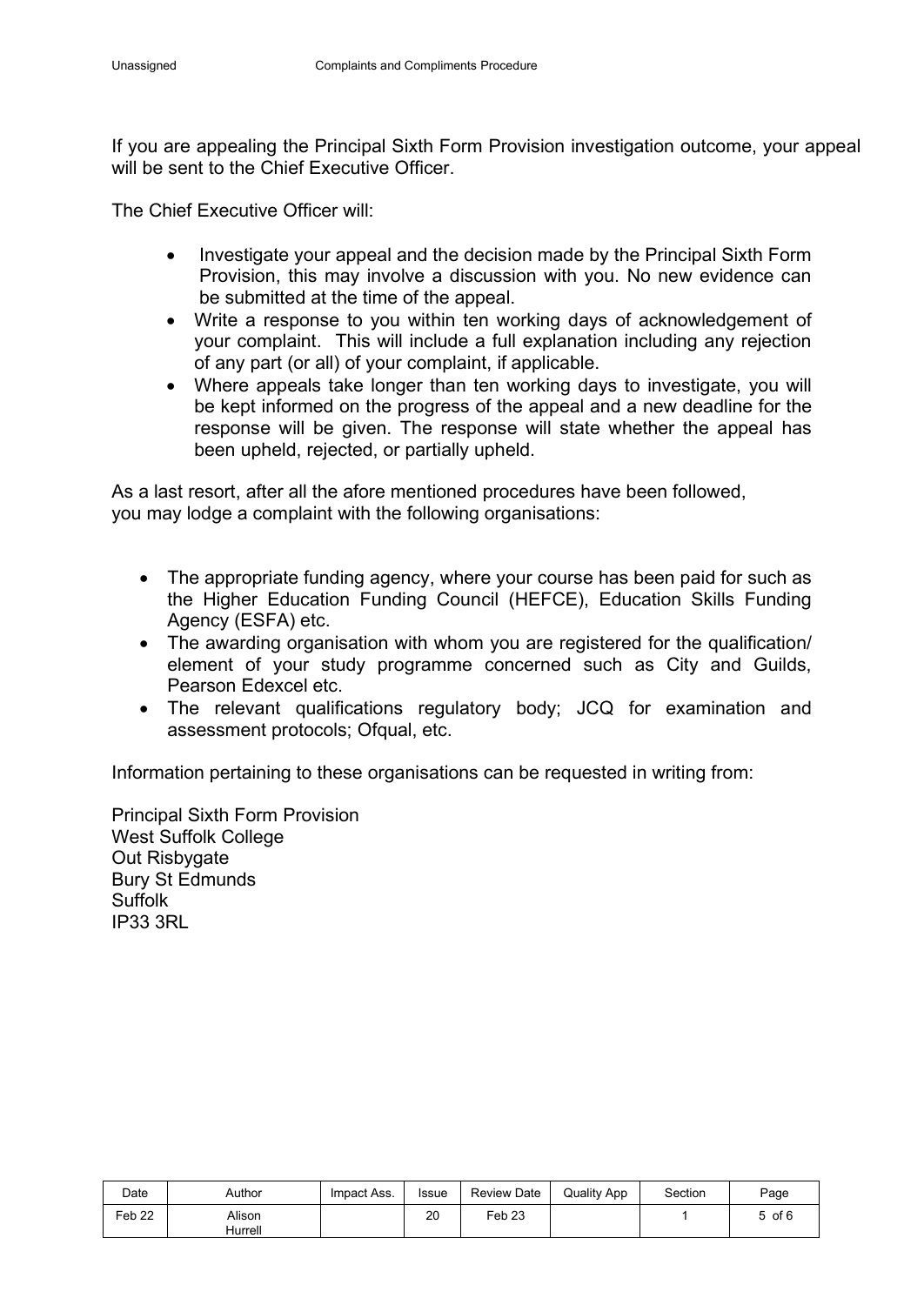#### **Member of the Public**

If you are a member of the public and you have a complaint about any aspect of the College's work, you should put your complaint in writing to the Principal Sixth Form Provision or complete the 'Have your Say' leaflet which is located at various reception areas around the College's Campuses and Learning Centres.

The Principal Sixth Form Provision will attempt to resolve the issues within ten working days of receipt of your letter. Your complaint will be kept confidential if you wish, provided it is practicable to do so.

#### **If your complaint is still not resolved to your satisfaction you may:**

• Appeal to the Chief Executive Officer within ten working days.

All complaints are logged, and a record of the complaint will be maintained until the complaint has been fully investigate and the outcome shared with the complainant. Once the outcome has been shared and the complaint closed, the record will be destroyed in accordance with the GDPR (General Data Protection Regulations). To help the College improve its services, the nature of the complaint will be maintained, but all personal information will be removed. All compliments and complaints are reported to the Senior Executive Team on a regular basis.

If your complaint is about the Chief Executive Officer, you may write to the Governing Body by contacting the Clerk to the Corporation.

Copies of all complaints relating to Higher Education (HE) provision (University Studies, Bury St Edmunds) must be sent to the Executive Dean Higher Education. Copies of formal complaints made by individual HE students to college managers will be forwarded by the Executive Dean Higher Education.

If a complaint is made directly to the Chief Executive Officer, a copy of the letter of complaint or notes from the telephone call will be sent to the Principal Sixth Form Provision on the day the complaint is received for investigation and response. The complaint will be acknowledged by the Chief Executive Officer's PA, advising the complainant that the Principal Sixth Form Provision has been asked to respond, and the timescales that will be adhered to.

Issues raised as a result of complaints that are accepted as a weakness on the part of the College will be addressed as part of the College's Quality Improvement system.

| Date              | Author            | Impact Ass. | <b>Issue</b> | Review Date | <b>Quality App</b> | Section | Page   |
|-------------------|-------------------|-------------|--------------|-------------|--------------------|---------|--------|
| Feb <sub>22</sub> | Alison<br>Hurrell |             | 20           | Feb 23      |                    |         | 6 of 6 |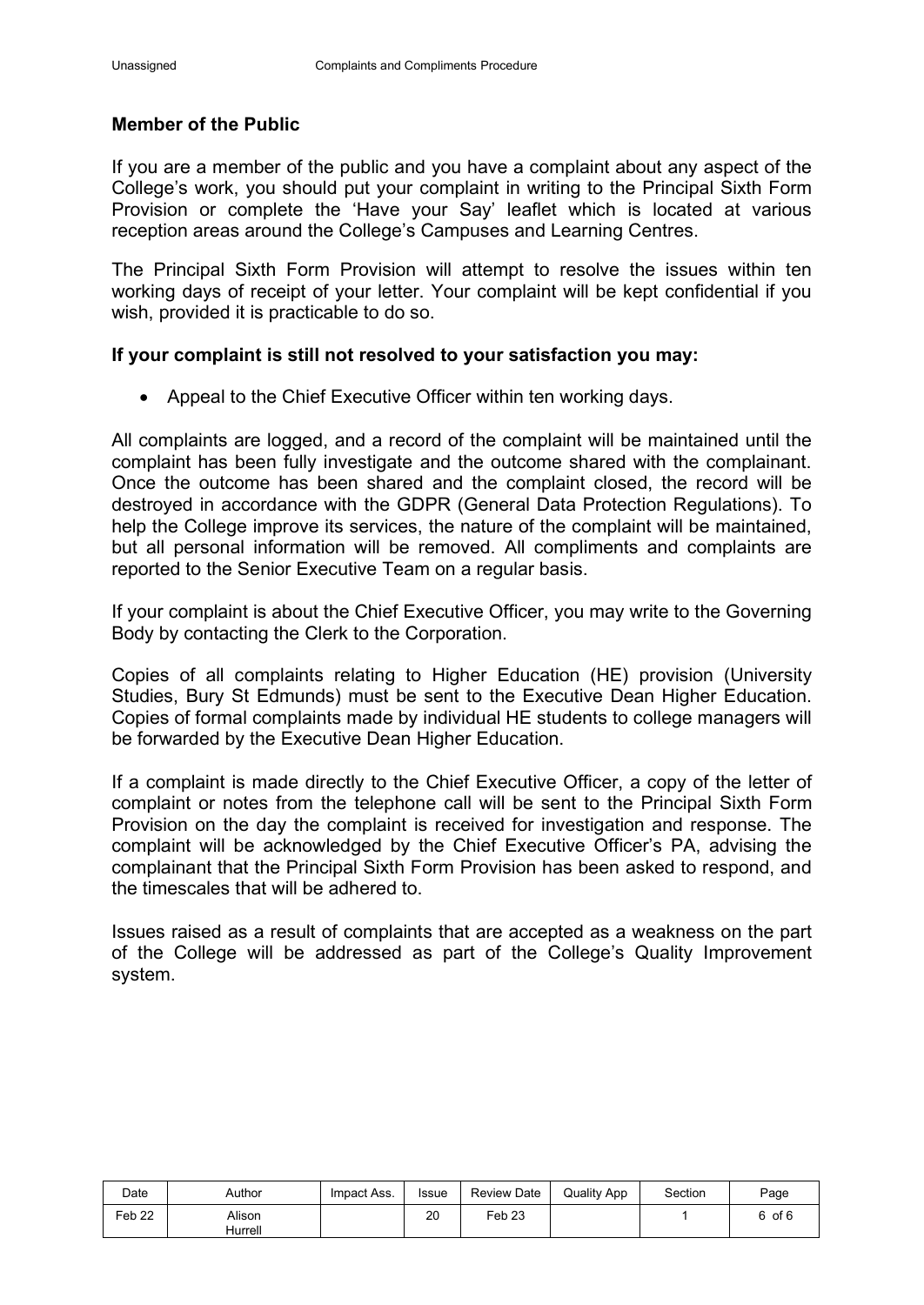#### Unassigned Complaints and Compliments Procedure

A complaint against the Corporation as a Governing Body or an individual Governor of the Corporation shall be addressed to the Clerk to the Corporation who shall deal with the matter as appropriate. The response to such a complaint will include details of the arrangements for pursuing the matter with an independent body. If the complaint is against the Chief Executive Officer, the complainant should write to the Corporation via the Clerk to the Corporation. A complaint against the Clerk to the Corporation shall be forwarded to the Chair of the Corporation.

In all responses to formal complaints, the complainant should be informed of their right of appeal, and how to do so and within what timescale, if they so wish.

| Date              | Author            | Impact Ass. | <b>Issue</b> | <b>Review Date</b> | <b>Quality App</b> | Section | Page   |
|-------------------|-------------------|-------------|--------------|--------------------|--------------------|---------|--------|
| Feb <sub>22</sub> | Alison<br>Hurrell |             | 20           | Feb 23             |                    |         | 7 of 6 |